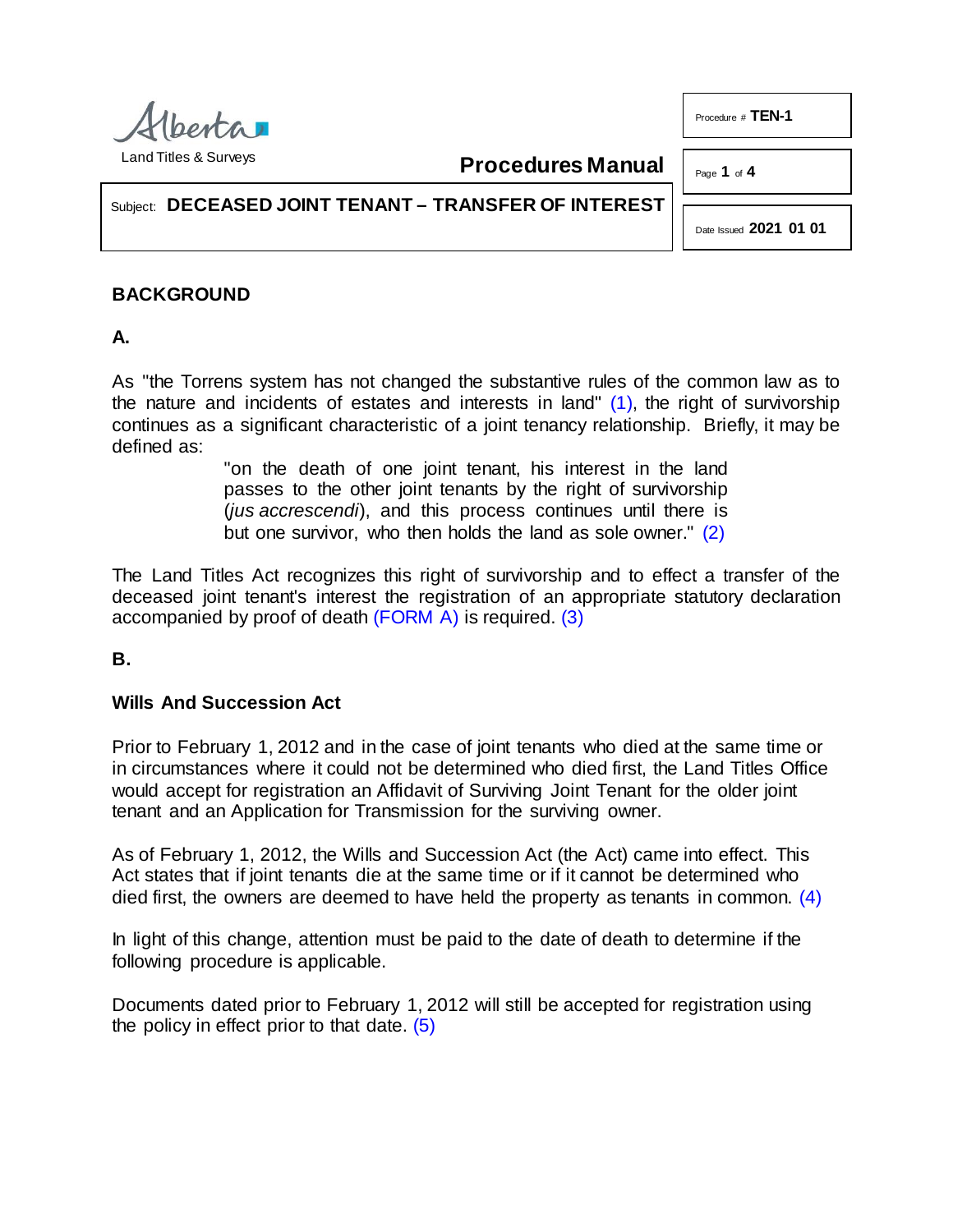#### **REGISTRATION PROCEDURE**

**A.** 

1. A statutory declaration re: proof of death has been developed [\(FORM A\)](http://www.servicealberta.ca/pdf/ltmanual/TEN-1-FORMA.PDF) although it is not prescribed by statute or regulation. The form contemplates completion by a surviving joint tenant, but it can be completed by some other party who is able to declare as to the necessary facts such as the personal representative or a relative of the deceased or a solicitor.

2. The declaration must be accompanied by a death certificate issued by the Vital Statistics Registry, medical examiners certificate, funeral directors' certificate, cremation certificate, or by a comparable authority if the death occurred outside the Province of Alberta. If an original death certificate cannot be produced, a notarized copy under notary seal or a court certified copy of Letters Probate or Letters of Administration can be substituted. If some other document is submitted as evidence of death, it should be reviewed by a supervisor. Other than a funeral directors' certificate, all other original official documents submitted should be photocopied and the photocopy certified by an Assistant Deputy Registrar as a true copy of the original. The original should then be returned to the registrant.

If the death was registered in Alberta, you may provide a photocopy in lieu of an original or notarized copy.

3. If the joint tenant is a corporation which has ceased to exist, the statutory declaration would have to be appropriately modified and accompanied by evidence from the Registrar of Corporations, or other proper government official, establishing that the corporation no longer exists.

4. If the name of the deceased on the death certificate is not consistent with the name on the certificate of title, additional confirmation of identity should be required.

5. A proper legal description must be provided.

- 6. The statutory declaration is rejected if:
- a) the certificate of title does not specify that the owners hold as joint tenants, or

<span id="page-1-0"></span>b) a bankruptcy memorandum has been endorsed on title as the bankruptcy of a joint tenant severs the joint tenancy as to the interest of the bankrupt.  $(6)$ 

<span id="page-1-1"></span>7. All writs of enforcement against the deceased joint tenant remain on title. [\(7\)](#page-3-6)

8. A new certificate of title with the title number being the registration number of the declaration is issued. The consideration is listed as "SURVIVING JOINT TENANT". See [ADD-1](http://www.servicealberta.ca/pdf/ltmanual/ADD-1.PDF) for procedures on updating the mailing address for the surviving joint tenant.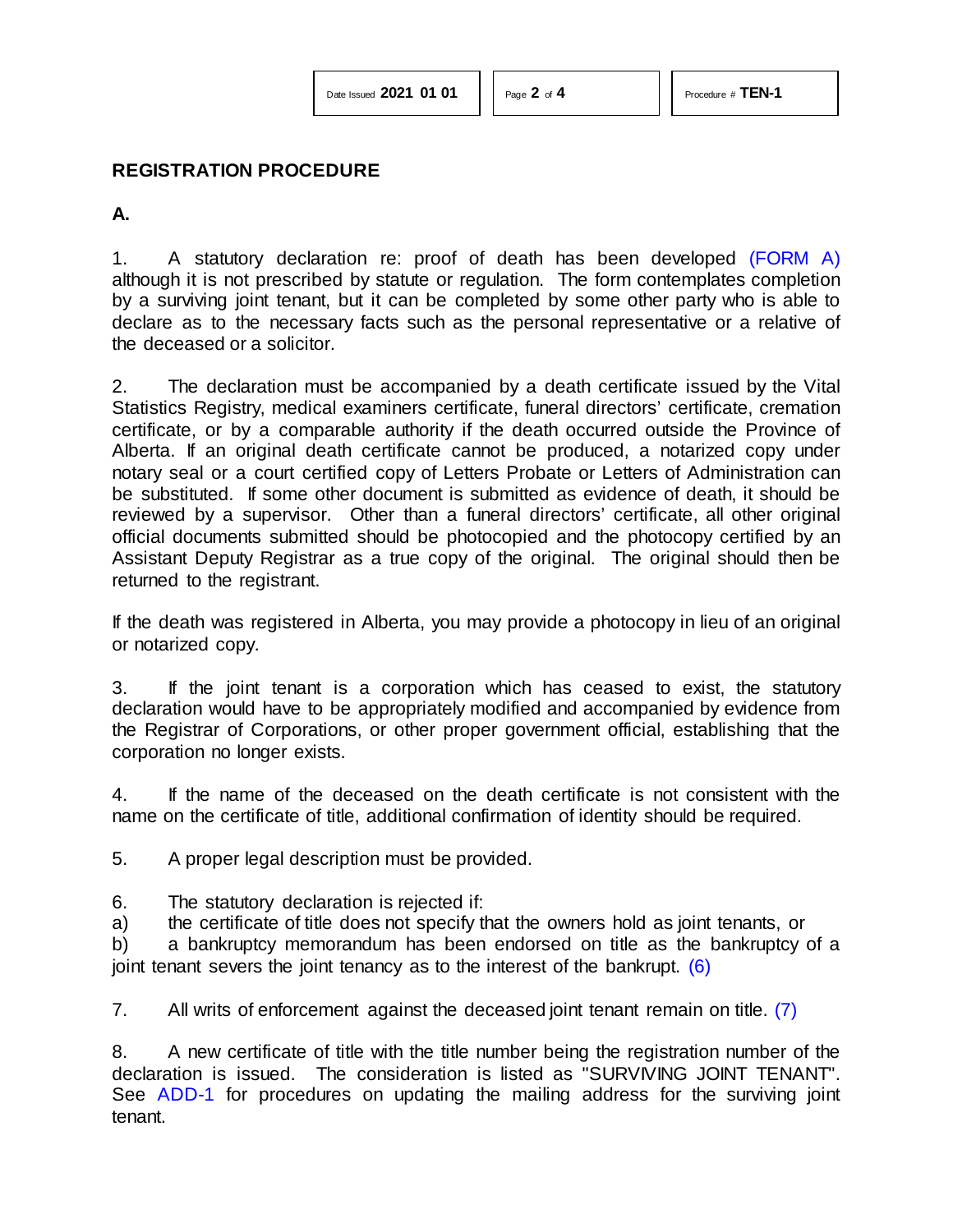9. **Fees** - The fee in [Tariff item 11\(4\)](http://www.servicealberta.ca/pdf/ltmanual/APPENDIXI.PDF) is charged.

The SPIN2 document type to be used when creating a Document Registration Request (DRR) form is: Affidavit Surviving Joint Tenant

The code used for registration at Land Titles is: ASJT

**B.** 

#### **Wills And Succession Act**

1. In order to comply with the Act, the joint tenancy must be severed. This is achieved by providing a statutory declaration made by someone with knowledge of the facts, which sets out the relevant information and makes reference to sec 5(2) of the Act.

[Tariff item 11\(4\)](http://www.servicealberta.ca/pdf/ltmanual/APPENDIXI.pdf) is charged.

The SPIN2 document type to be used when creating a Document Registration Request (DRR) form is: Statutory Declaration

The code used for registration at Land Titles is: STAT

Once the statutory declaration is registered, the usual requirements for Transmission on Death are followed. See TRA-1

<span id="page-2-0"></span>2. The Act makes provision for a surviving spouse or partner who is not a registered owner to occupy the property for a period of 90 days. [\(8\)](#page-3-7)

<span id="page-2-1"></span>It also makes provision for the Court to alter the time prescribed by the Act.  $(9)$ 

A filed copy of this order (Judicial District Filed stamp) may be registered on the title and it binds any interest that the deceased's estate, a co-owner or any person who is the owner of the real property by right of survivorship on the deceased's death, has in the property. [\(10\)](#page-3-9)

<span id="page-2-2"></span>[Tariff item 11\(6\)](http://www.servicealberta.ca/pdf/ltmanual/APPENDIXI.pdf) is charged.

The SPIN2 document type to be used when creating a Document Registration Request (DRR) form is: Order – Endorsement

The code used for registration at Land Titles is: ORDE